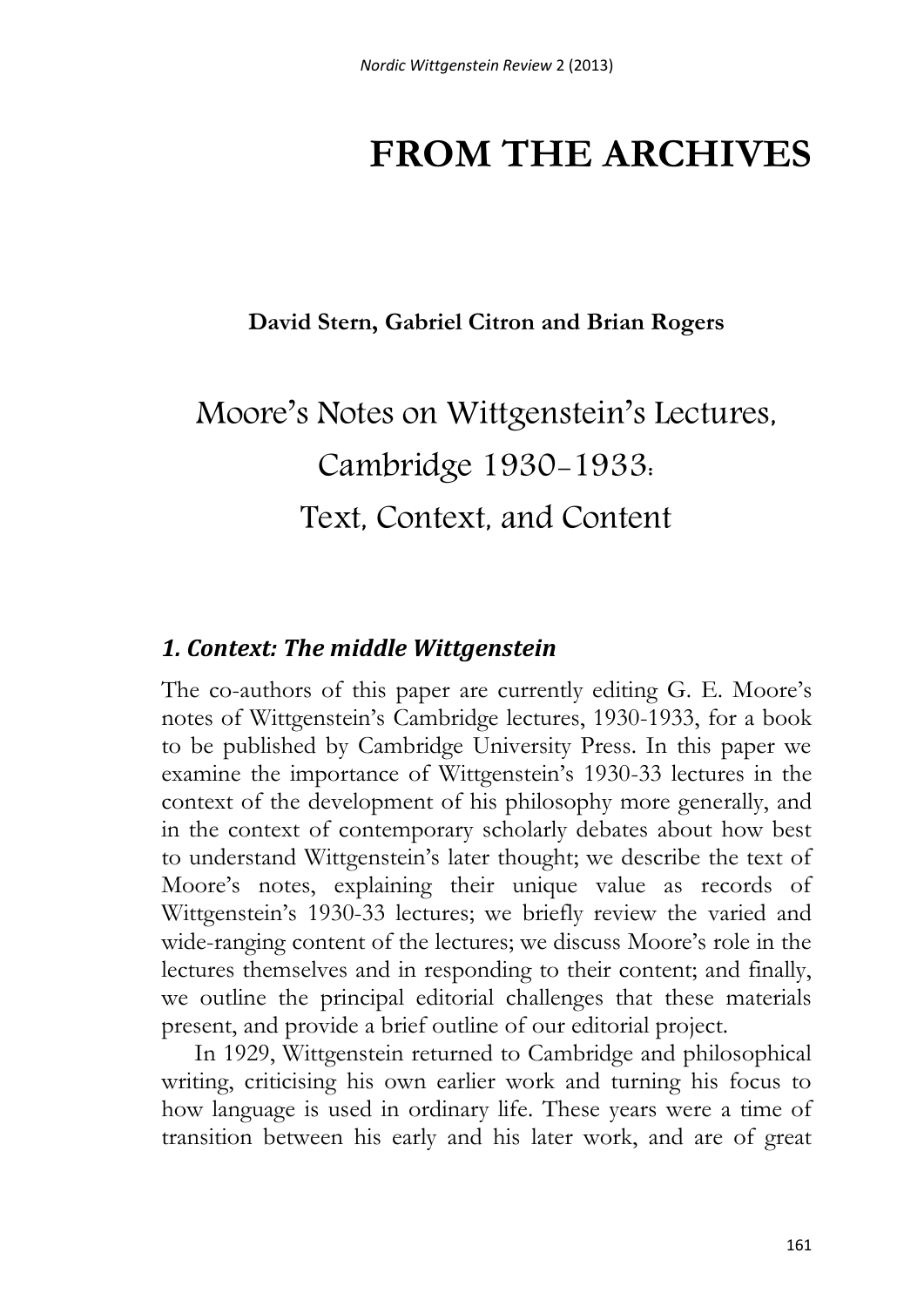interest for anyone who wants to understand the development of his thought.

Wittgenstein's writings and lectures during the first half of the 1930s play a crucial role in any interpretation of the relationship between the *Tractatus* and the *Philosophical Investigations*. The manuscripts from 1929 record his first steps away from the *Tractatus*; by the end of 1936, he had written an early version of the *Philosophical Investigations*.

In recent years, the development of Wittgenstein's philosophy during the first half of the 1930s has attracted increasing attention. One group of Wittgenstein interpreters, including Gordon Baker, Peter Hacker (Baker and Hacker, 1980, 1980a, 1985; Hacker 1990, 1996, 2012) and Hanjo Glock (1996), maintain that Wittgenstein's later philosophy emerged in the early 1930s, and that it is already clearly stated in works by Wittgenstein and Waismann from 1932- 34 (see Baker's preface to VW 2003). According to this reading, we can already find clear formulations of many central commitments of the later Wittgenstein in his "middle period" writings. Others have argued that Wittgenstein's thought was rapidly changing during 1930-34, and should not be taken as a blueprint for his later work. According to this alternative reading, Wittgenstein was drawn, during this transitional period in the early 1930s, toward a conception of philosophy on which its aim is to clarify, in a systematic way, the rules of our language in a philosophical grammar. However, by the time he composed the first draft of the *Philosophical Investigations* in 1936-37 he had given up this conception of philosophical grammar in favor of piecemeal criticism of specific philosophical problems. Versions of this reading can be found in work by David Stern (1991, 2004, ch. 5.2, 2005), Joachim Schulte (2002, 2011), Alois Pichler (2004), and Mauro Engelmann (2011, 2013). Cora Diamond (1991) and James Conant's 'resolute' reading, with its insistence on the unitary nature of Wittgenstein's thought, initially seemed to be incompatible with the view that there were such major changes in his philosophical outlook during the 1930s (see Hacker 2000). However, in recent years both Diamond (2004) and Conant (2007) have written at some length on the significance of the continuities and discontinuities in Wittgenstein's work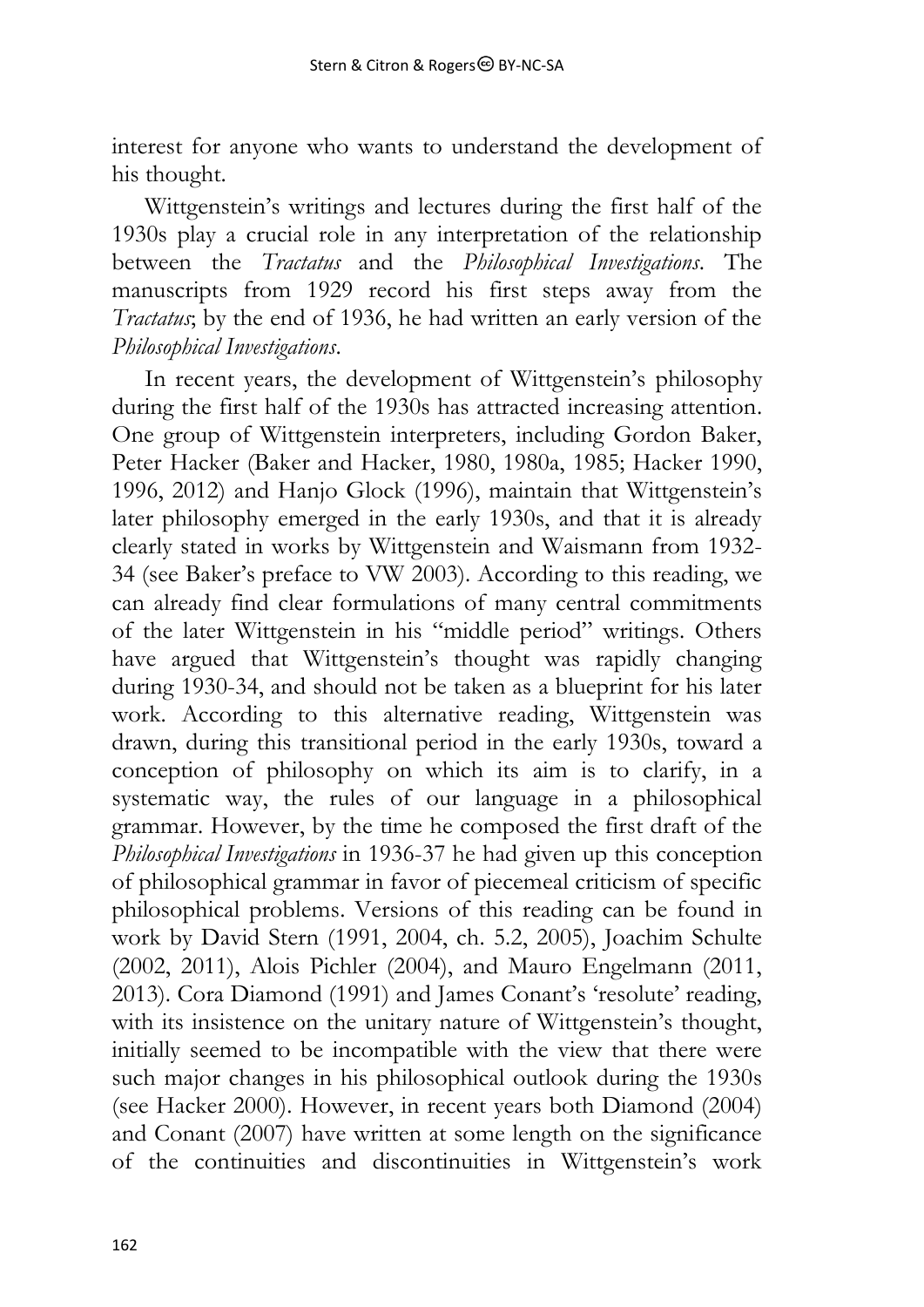during these years. (For further discussion of Wittgenstein in the 1930s, see Stern forthcoming.)

Despite these far-reaching disagreements about how to understand Wittgenstein's work during the first half of the 1930s, there is widespread agreement about the importance of Wittgenstein's work during these years for an understanding of his work as a whole. However, with the notable exception of the *Blue and Brown Books* – a pair of texts dictated during the 1933-34 and 1934-35 academic years – most of the material that has been published to date is too dense and intricate to be easily accessible. While the *Philosophical Remarks, Big Typescript,* and *Philosophical Grammar* are carefully composed, they never reached a polished and final form. Bertrand Russell read about a third of the *Philosophical Remarks* just after spending five days in discussion with Wittgenstein in the spring of 1930, and he reported that it "would have been very difficult to understand without the help of the conversations" (WC 2008: 183). In fact, all three of these books are best understood as works in progress that were never completed, or as selections and rearrangements from the source manuscripts.

Unlike his personal philosophical notebooks, Wittgenstein's lectures were explicitly intended to introduce his new thought to people who were unfamiliar with it, many of whom were philosophical novices. We might expect, therefore, that an accurate record of Wittgenstein's lectures from the early 1930s would be extremely valuable in gaining a good grasp of his developing thought.

## *2. Text: The particular value of Moore's notes of Wittgenstein's Cambridge lectures, 1930-33<sup>1</sup>*

From January 1930 onward, Wittgenstein gave regular lectures and discussion classes during the Cambridge term. G. E. Moore, who became a Professor at Cambridge in 1925, regularly attended most of Wittgenstein's lectures during the 1930-33 period, and took "very full notes" (MWL 1993: 49), filling six manuscript volumes, which currently reside in Cambridge University Library. These

 $\overline{a}$ <sup>1</sup> Parts of Citron 2013 and Stern 2013 and 2013a draw on this section.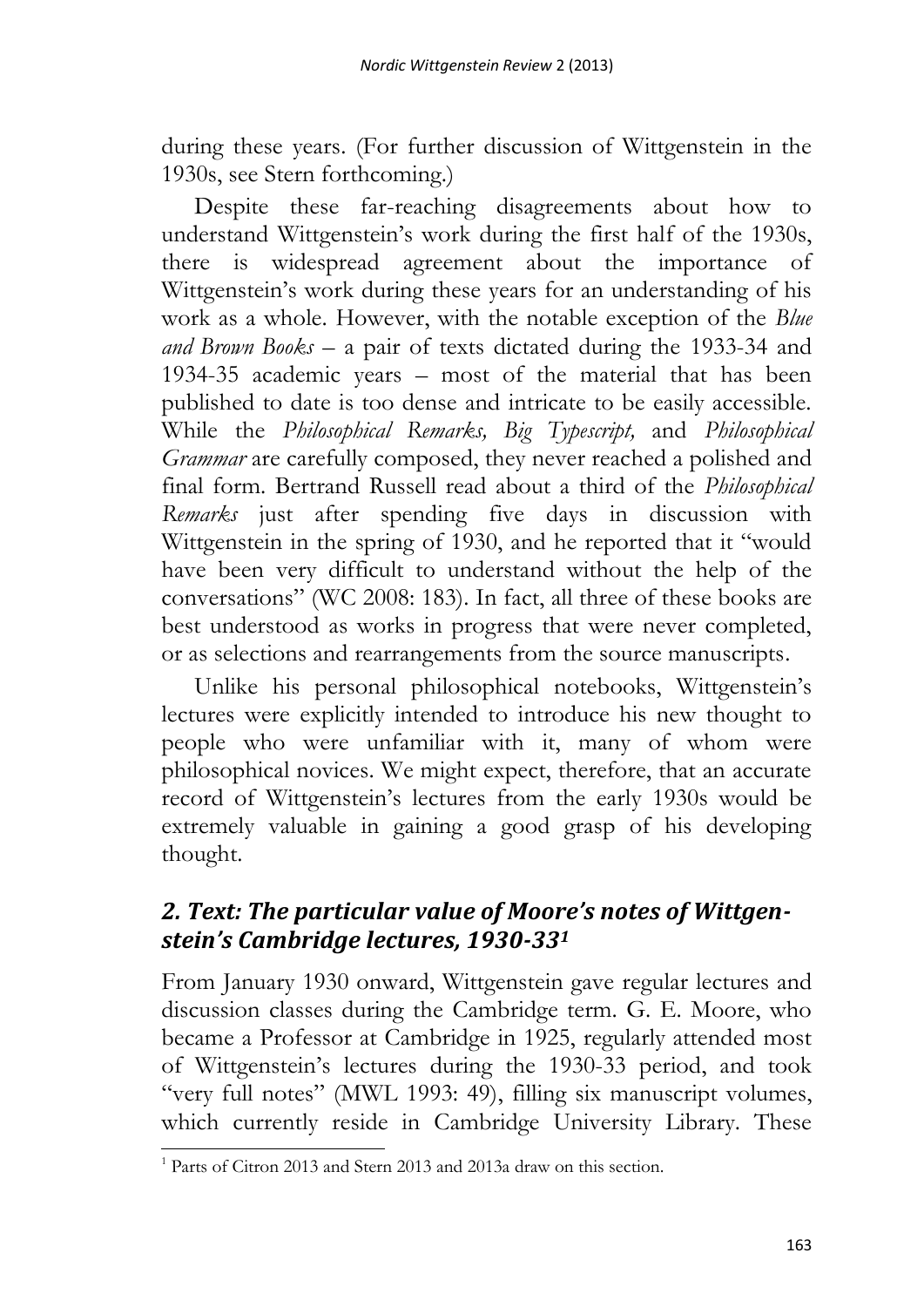notebooks provide us with both the most comprehensive and the most accurate record that we have of those first three crucial years of Wittgenstein's teaching in Cambridge. In Moore's six manuscript notebooks, we have a remarkably careful and conscientious record of what Wittgenstein said at the time. As Moore himself put it in the introduction to his articles on the lectures, written twenty years later, he had "tried to get down in my notes the actual words he used" (MWL 1993: 50).

While Wittgenstein spent a great deal of time preparing for his lectures, he never read them out from a set of prepared notes or a script, so the only records that we have of what he said are the notes of those who attended. Moore was not the only note-taker at Wittgenstein's lectures in the early 1930s. Both John King and Desmond Lee took notes at the 1930-32 lectures, and Alice Ambrose took notes at the lectures of 1932 and beyond. Fifty years later, Lee combined his notes with King's, and published them as one volume (LWL 1980), and Ambrose published her notes in a separate volume (AWL 1979). While both sets of published notes are set out in roughly chronological order, they clearly involve substantial editorial reconstruction, selection, and rearrangement. Where it is possible to compare the record for specific lectures, Moore's contemporaneous notes are much more detailed, and often significantly different. For instance, the manuscripts of Moore's lecture notes for the 1932-33 academic year run to about 47,800 words, while the culled and revised version of Ambrose's notes for those lectures contains about 17,500 words (AWL 1979:  $3-40$ ) – i.e. over  $30,000$  words fewer than Moore's. It is not merely that Moore's notes are not simply more detailed than the published student notes from 1930-33; rather, Moore's notes contain whole discussions that cannot be found in the current editions of Wittgenstein's lectures.

As well as being significantly redacted, the published student notes of these lectures have sometimes also been heavily edited, rearranged, and tidied up. Lee and Ambrose take a very free approach to their source material, extensively rearranging, modifying and selecting from it in order to provide as readable a version as possible. Cora Diamond's edition of *Wittgenstein's Lectures*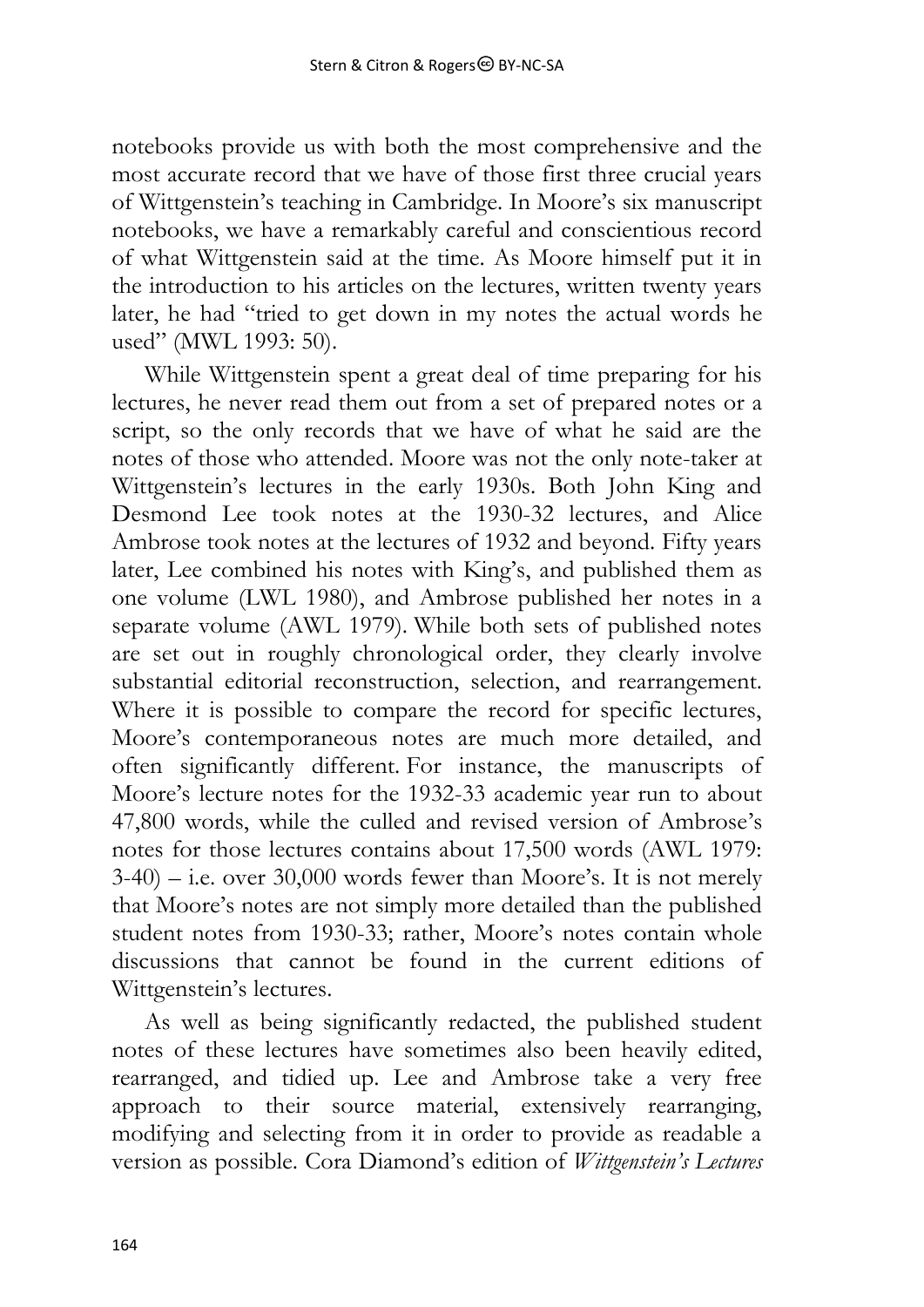*on the Foundations of Mathematics, Cambridge 1939* (LFM 1976), which is based on four sets of notes, adopts a similar editorial policy. This is certainly one effective way of collating multiple sets of notes, or of turning a rough set of notes into a readable text (though see Geach 1988 for an alternative method). However, using this editorially heavy-handed method leaves the reader in the dark regarding which words were taken down at the time, and which were reconstructed many years later, with no indication as to where material judged to be repetitive was left out or consolidated, or indeed, when material had actually been added during editing to smooth out the final reading. As Diamond concedes with disarming honesty in her editorial introduction, "choices had to be made with no adequate basis in any version" (LFM 1976: 8). Moore's original notes allow us to avoid these problems.

Moore's notes are not only the most detailed; they are probably almost always the most accurate. This is because – for a number of reasons – he was in the position to best understand the lectures. First, unlike any of the other note-takers, Moore had a longstanding personal relationship with Wittgenstein, and they shared a significant philosophical history. They had first become acquainted while Wittgenstein was studying in Cambridge before the First World War; Moore had spent two weeks at Wittgenstein's cabin in Norway in the spring of 1914 discussing Wittgenstein's thought. Moore had then been one of the examiners at Wittgenstein's doctoral defence in the summer of 1929, and had played a leading role in securing fellowship support for Wittgenstein from Trinity College. According to Alice Ambrose, Wittgenstein "respected Moore greatly and had discussions with him ... once a week during term, on a day Moore specially set aside for him" (Flowers 1999: 263.) Second, Moore was a mature and experienced professor of philosophy, while the other note-takers were still students: King and Lee were undergraduates, while Ambrose, who had earned her first Ph.D. at the University of Wisconsin in 1932, was working on a second Ph.D. with Moore and Wittgenstein. Third – and closely related to the previous two points – Wittgenstein seems to have directed the lectures specifically at Moore. According to Karl Britton, "we felt that Wittgenstein addressed himself chiefly to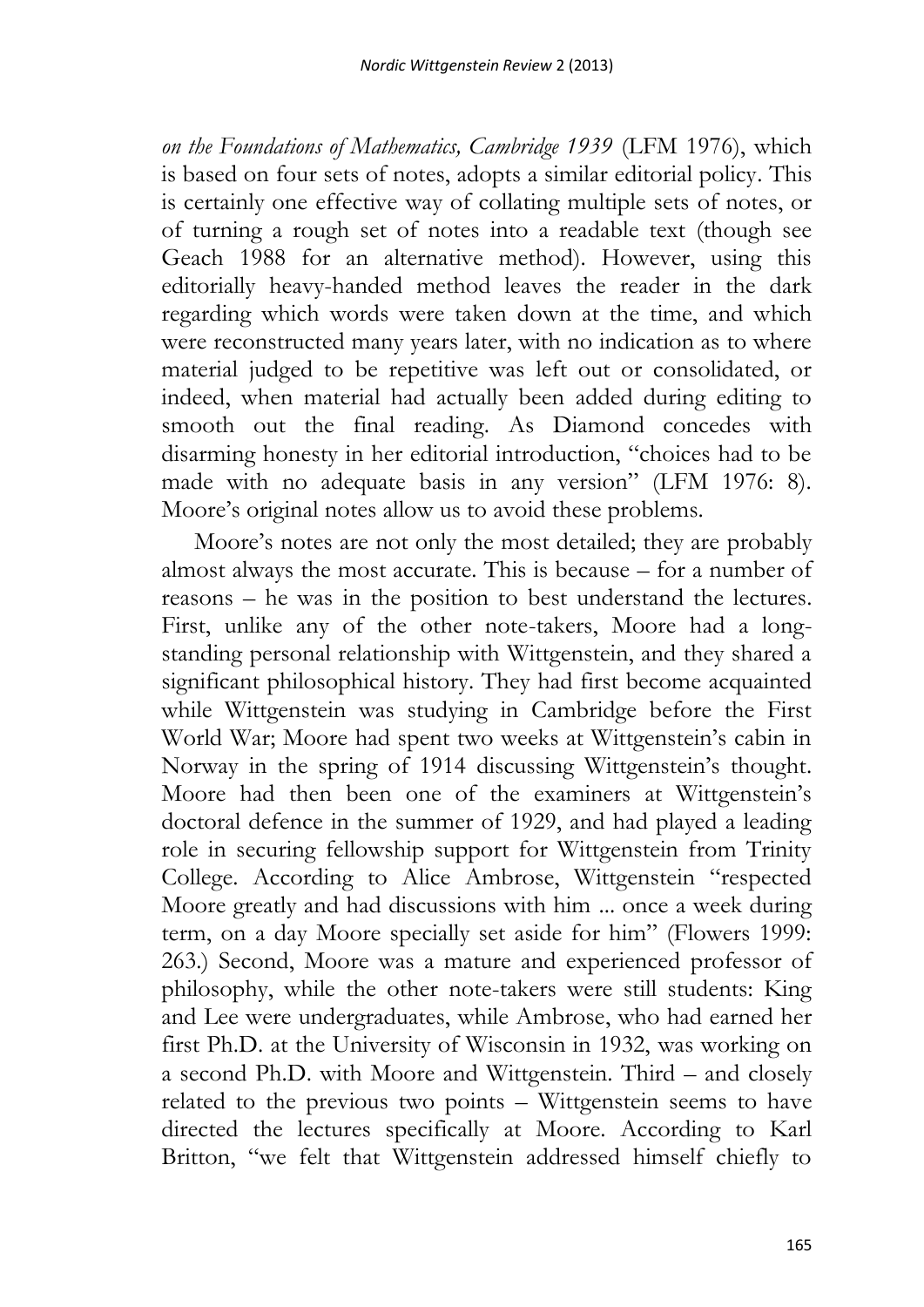Moore, although Moore seldom intervened and often seemed to be very disapproving ... we had the impression that a kind of dialogue was going on between Moore and Wittgenstein, even when Moore was least obviously being 'brought in'" (Flowers 1999: 205). Similarly, Desmond Lee recalled that Wittgenstein had a "great personal liking" for Moore, "as well as a great respect [for him] as a philosopher". Lee further reported that Wittgensein "relied on [Moore] a good deal to help in his discussion classes by making the comment that would set or keep the ball rolling" (Flowers 1999: 195).

Indeed, in April 1932, Wittgenstein wrote to a friend that he was glad Moore was attending his classes, as he doubted that anyone else in the room understood what he was saying: "My audience is rather poor – not in quantity but in quality. I'm sure they don't get anything from it and this rather worries me. Moore is still coming to my classes which is a comfort" (WC 2008: 203). Furthermore, Moore later recalled that Wittgenstein told him that "he was glad I was taking notes, since, if anything were to happen to him, they would contain some record of the results of his thinking" (MWL 1993: 50).

In his memoir of Wittgenstein, Norman Malcolm reported that Wittgenstein was furious with those who said that he kept his post-*Tractatus* philosophy secret, for "he had always regarded his lectures as a form of publication" (MAM 1984: 48). It may be thought that in this remark Wittgenstein was thinking primarily of the *Blue Book*, dictated during the 1933-34 academic year, and the *Brown Book*, which dates from the following year, both of which circulated privately, in mimeograph or typescript copies, and were widely read by British philosophers. However, it seems clear that Wittgenstein did in fact consider all his lectures to have been a form of publication. He told Casimir Lewy "that 'to publish' means 'to make public', and that therefore lecturing is a form of publication" (Lewy 1976: xi, fn. 1). Moore's notes are, therefore, the closest thing that we have to an authorised record of these earliest 'publications' of Wittgenstein's later period – his 1930-33 lectures.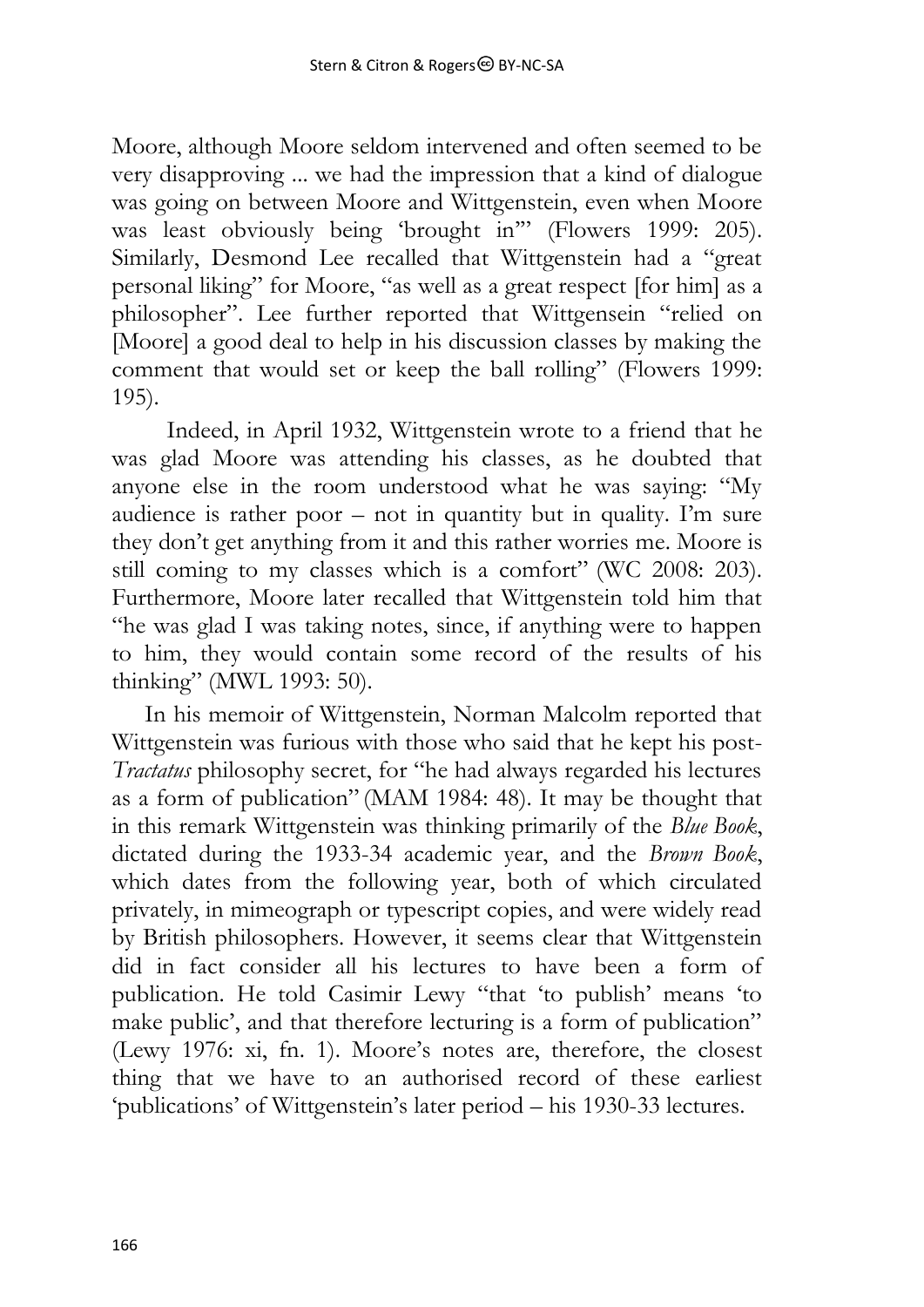## *3. Content: Wittgenstein's Cambridge lectures, 1930-1933, as seen through Moore's notes*

In Moore's lecture notes we see Wittgenstein presenting his ideas in a setting in which he could take very little for granted. Many of the lectures have a free-flowing, off-the-cuff character; we get to see Wittgenstein working through his thoughts in real time. We see which topics Wittgenstein chose to present to his students, and how he developed them; we see him set out his principal reservations about the *Tractatus*, and his changing approach to the questions that occupied him at the time. The lectures were an opportunity for Wittgenstein to try out and explore ideas that would go on to make their way into his later writings in a more polished form. There is very little, if any, of the dialectic between different voices that is characteristic of much of Wittgenstein's post-*Tractatus* writing. The principal voice in these notes is that of Wittgenstein the teacher, setting out views that he wants to convey to his students or debate with Moore.

However, it would be misleading to suggest that the lectures had a unitary tone or character. Judging by Moore's notes, Wittgenstein's approach varied considerably over the course of the nine Cambridge terms attended by Moore. The first two terms' worth of lectures – which addressed topics in the philosophy of language, mind, and mathematics – were for the most part expository and introductory, and probably covered much of the ground that Wittgenstein would discuss with Russell in May of that year (see WC 2008: 183). The lectures of May Term, 1932 – given under the rubric of "Philosophy for Mathematicians" – were much more formal and technical, and set out ideas that Wittgenstein had probably worked out at some length beforehand. Substantial portions of that term's notes closely parallel the discussion of inductive proof, periodicity and the infinite in the last two chapters of the *Big Typescript.* On the other hand, the lectures of the last term of the series, May Term 1933 – which include wide-ranging discussions of topics in the philosophy of religion, ethics, aesthetics, and psychoanalysis – covered topics about which Wittgenstein did not write much elsewhere, and covered them in a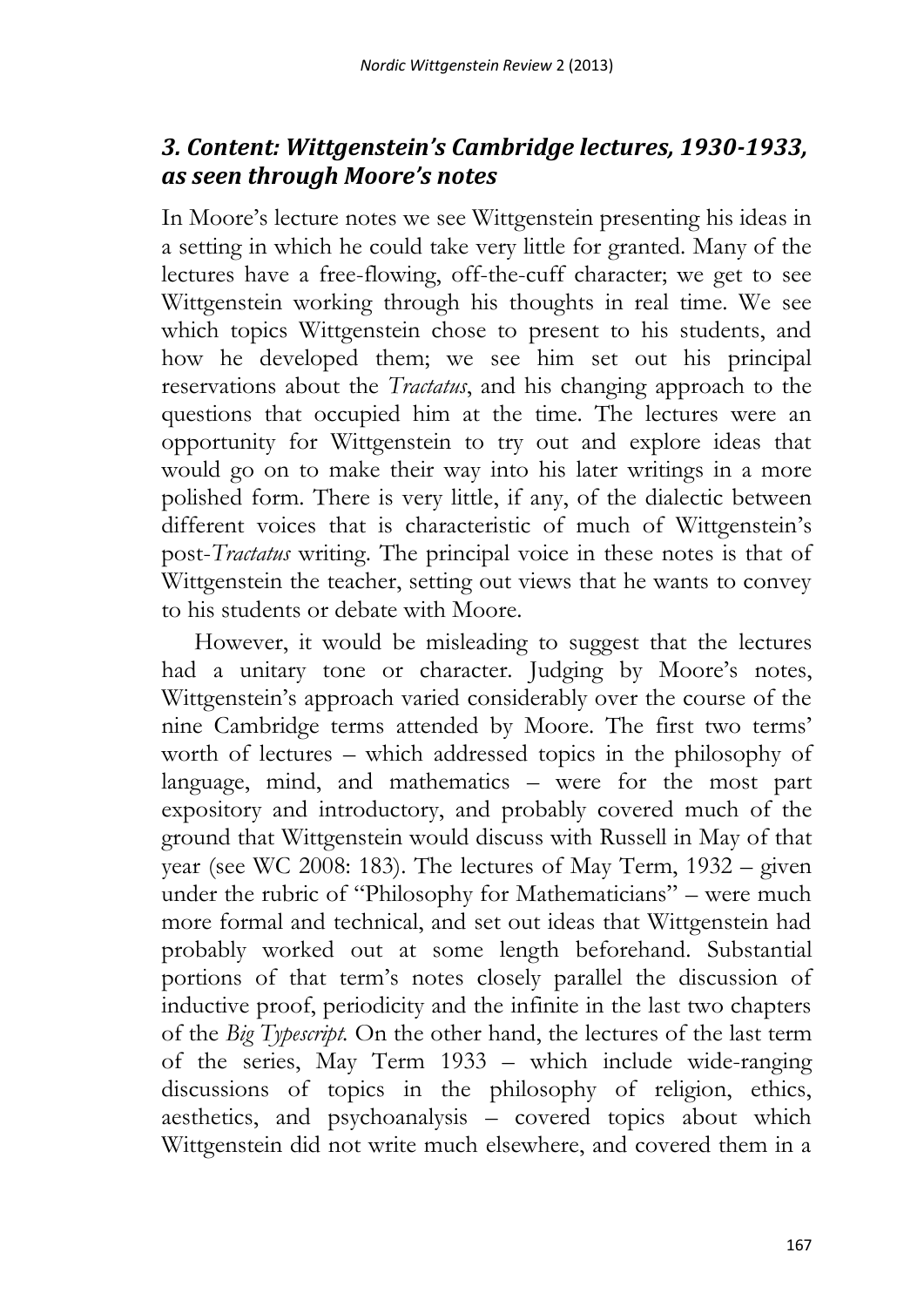way that was often more nuanced, careful, and detailed than what he did write on these topics.

Taken as a whole, Moore's lecture notes therefore provide a detailed record of Wittgenstein's treatment of a remarkably wide range of topics: not only logic, language, the philosophy of psychology and mathematics, but also ethics, aesthetics, religion, anthropology, psychoanalysis, and phenomenology. They provide an excellent outline of the development of his thought during the early 1930s, from his criticism of the *Tractatus* to extensive discussion of Freud's *Jokes and Their Relation to the Unconscious* and passages from Frazer's *Golden Bough*. The notes not only offer insight into his understanding of the *Tractatus*, but also introduce many of the issues discussed in the *Philosophical Investigations*.

## *4. Text and context: Moore as philosophical note-taker rather than mere amanuensis, and the resultant editorial challenges*

Moore was, however, far more than merely an accurate note-taker. He was a colleague of Wittgenstein's who had his own philosophical reactions to the ideas that Wittgenstein was developing. These reactions are recorded in a number of places. Best known are the series of articles in *Mind* that Moore published in 1954 and 1955 – a few years after Wittgenstein died – based on the notes he had taken at Wittgenstein's lectures (MWL 1954a-b, 1955a-b; reprinted in MWL 1993). These articles take the form of an overall summary and analysis of the development of Wittgenstein's views on a number of topics during the course of the 1930-33 lectures. However, they provide very little direct quotation from Moore's notes, and are rather selective in the topics that they cover. Furthermore, these discussions of Wittgenstein's lectures provide rather more coverage of the earlier lectures than they do of the last year that Moore attended, even though over half of his original notes are from that latter period. Not counting the opening pages of Moore's first piece for *Mind*, which provide some historical background, the published articles comprise a little over 30,000 words of summary and analysis, while the original lecture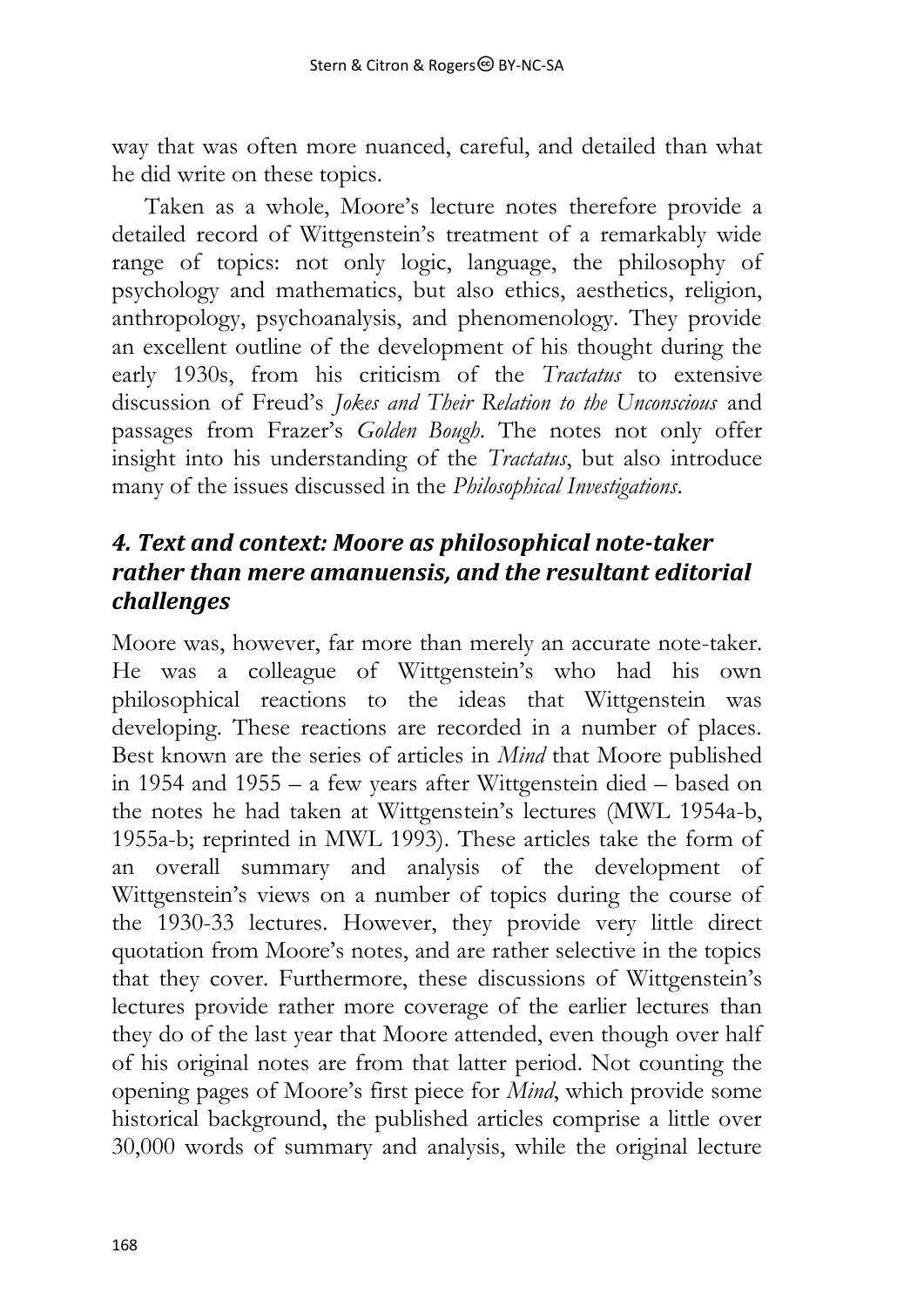notes contain approximately 80,000 words and over 60 diagrams and illustrations.

In the *Mind* articles, however, Moore does an extraordinary job of organising and systematising Wittgenstein's sprawling discussions. Moreover, Moore often offers his own views on what Wittgenstein said. Sometimes he points out inconsistencies or peculiarities in Wittgenstein's claims, or points out where he thinks that Wittgenstein was incorrect. Sometimes he expresses doubt as to whether he understood what Wittgenstein was trying to say, and sometimes he even tries to make seemingly implausible claims of Wittgenstein's more plausible by offering possible interpretations of what Wittgenstein may have meant. The articles give a palpable sense of Moore puzzling through Wittgenstein's developing thought. A process which is also manifest in some of the entries in Moore's Commonplace Book (see Moore 1962, index entry for 'Wittgenstein, L.')

An earlier, and less well-known, source embodying Moore's philosophical engagement with Wittgenstein's teaching can be seen in a short paper that Moore wrote on Wittgenstein's use of the phrase 'rules of grammar' in February 1932. This paper, which is also part of Cambridge University Library's Moore collection, was first published as "Wittgenstein's Expression "Rule of Grammar" or "Grammatical Rule" " (Moore 2007), and will form an appendix to our edition of Moore's lecture notes. Moore presented the paper at one of Wittgenstein's discussion classes to open up the discussion, which was not unusual. Moore later recalled this occasion in the following terms: "I wrote a short paper for him [Wittgenstein] in which I said that I did not understand how he was using the expression 'rules of grammar' and gave reasons for thinking he was not using it in its ordinary sense; but he, though he expressed approval of my paper, insisted at that time that he was using the expression in its ordinary sense" (MWL: 69).

Even in the course of transcribing Wittgenstein's lectures into the six manuscript volumes, Moore was not simply an amanuensis or a recorder of Wittgenstein's words. In addition to lecture transcriptions, Moore's notes also sometimes include his own reactions, questions, and clarifications. Comments that are clearly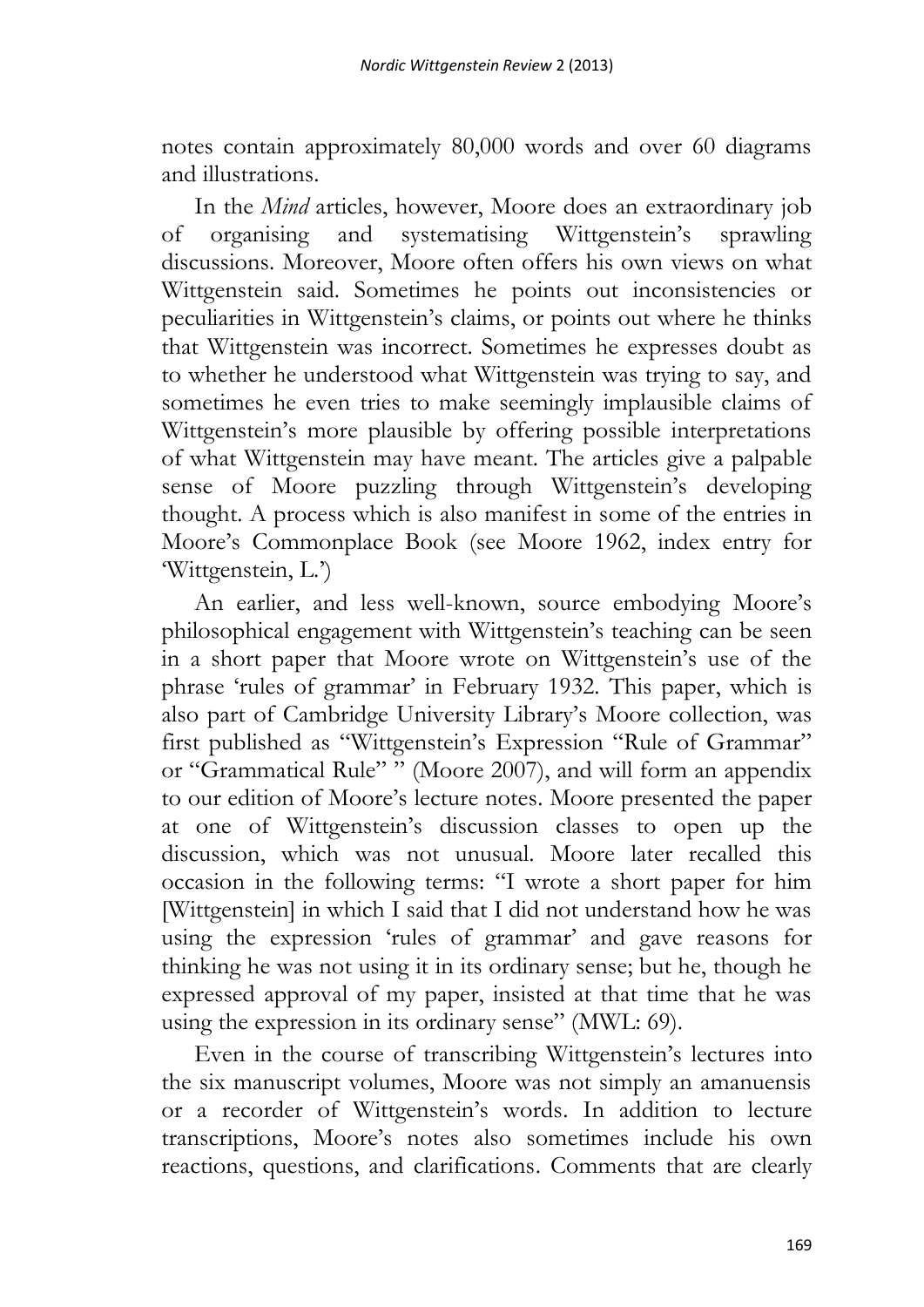in Moore's own voice rather than in Wittgenstein's can be found throughout the lecture notes. For the most part Moore took his notes of Wittgenstein on the right-hand page of his notebooks. The left-hand page was left blank, giving him space for occasional remarks of his own and other notes on the text. Sometimes he speculated about what Wittgenstein meant by a given remark, sometimes he tried to give a concrete example of a more abstract point of Wittgenstein's, and occasionally he noted where he thought Wittgenstein had made a mistake or gone wrong. Though not extremely common, these comments and markings – when they do exist – provide a record of Moore's initial response to Wittgenstein's later thought at its early stages of development.

In these comments and markings, we have a record of two distinct interactions that Moore had with the lecture notes. The first interaction was contemporaneous with the lectures themselves, and can be found in the short comments that Moore made either during the lectures or shortly thereafter. The second interaction occurred twenty years later, when Moore revisited his notes in order to work on his articles for *Mind*, and in so doing, added further reactions in the form of comments, underlinings, and markings of various kinds. The original comments reveal Moore's immediate reactions to Wittgenstein's lectures, while the later additions show him organising and cross-referencing the notes. On occasion, we see the later Moore struggling to recall or work out what Wittgenstein had said twenty years earlier. Thus, the notes include contributions from three authors, as it were: principally Wittgenstein in the early 1930s, but also Moore in the early 1930s, and Moore in the early 1950s.

One challenge in editing Moore's notes is to distinguish among these three contributions. This is not always a problem. Fortunately, most of Moore's comments – both early and late – are clearly distinguishable from the content of Wittgenstein's lectures by their placement in the margins, between the lines, or on the opposite page from the main text. Furthermore, in many cases, Moore's two sets of interactions with the notes can be distinguished on the basis of physical characteristics of the text, since Moore's handwriting in the 1950s was less steady than his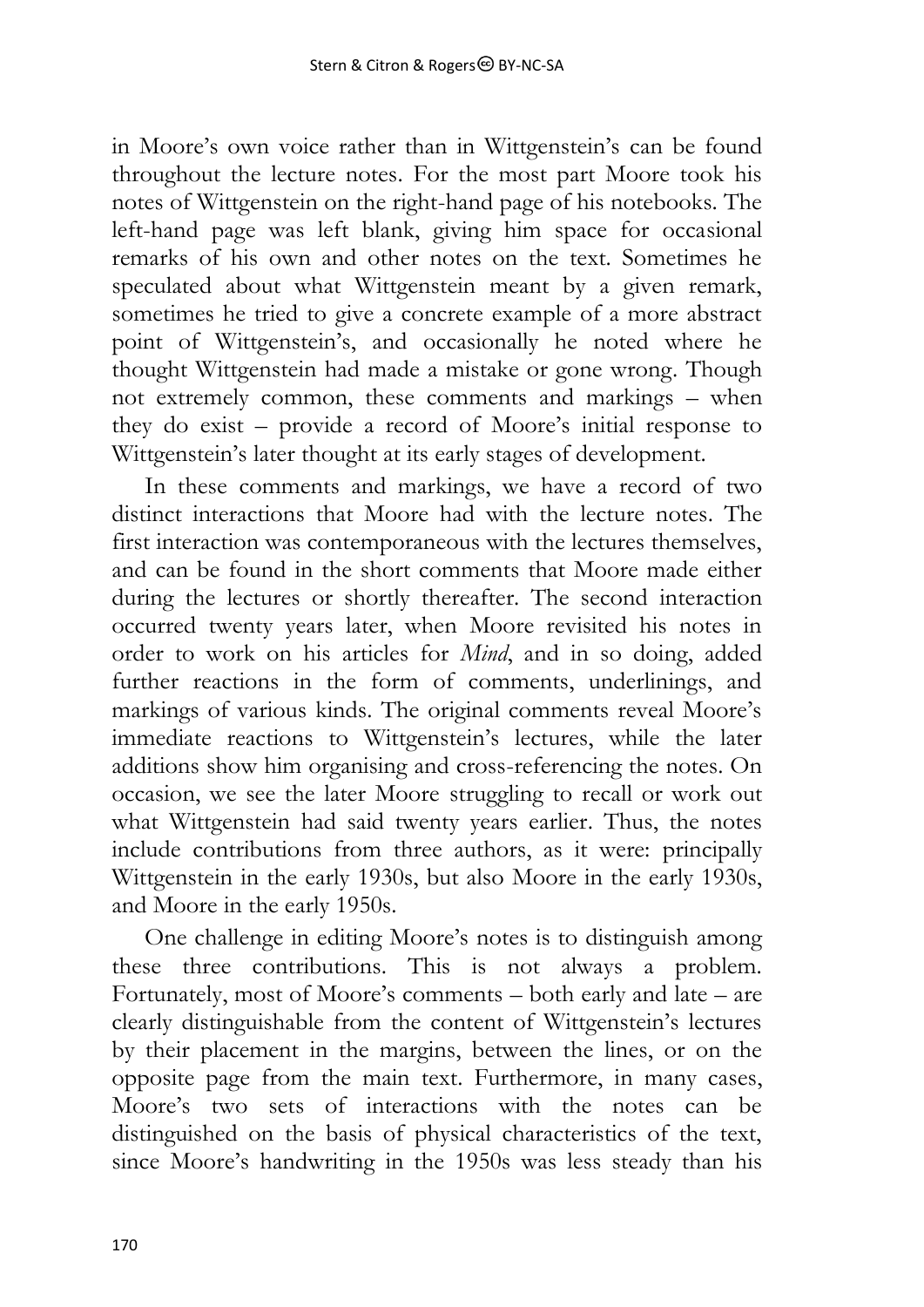earlier writing, and because some of Moore's later additions are in ink while his original notes are all in pencil. Finally, comments written above illegible words are usually Moore's later clarifications or best guesses of what he originally wrote down. While these patterns are generally reliable, there are a few remarks in the notes that could plausibly be attributed to more than one of the 'three' authors.

One of the chief editorial questions about authorship arises in connection with Moore's use of underlining and other symbols. Moore frequently underlined words or phrases and sometimes put an asterisk next to passages that he did not understand. Underlining sometimes seems to be a means used by Moore during the original note-taking to indicate Wittgenstein's verbal emphasis on certain words. In other cases, however, underlining probably indicates Moore's own emphasis, such as when a word is underlined and accompanied by a marginal comment about its meaning. Many question marks at the end of sentences naturally indicate that Wittgenstein has asked a question; others, including most of those in the margins, seem to be expressions of Moore's later doubts or reservations about what Wittgenstein had said. Similar questions arise with respect to deletions, insertions, corrections, and other changes to the text. Some were clearly written while the lectures were being given – possibly indicating Wittgenstein's own selfcorrections – while others look more like later clarifications added by Moore. So too, arrows connecting two words or phrases might indicate either that Wittgenstein explicitly connected them in the course of his lectures, or that Moore made this connection himself, in the 1950s, when he often cross-referenced passages addressing similar issues, in preparation for writing his *Mind* articles. Similar uncertainty attaches to the use of diagrams and logicomathematical notation in the notes. When an apparent syntactical error is found in a logical formula, it is not always easy to determine whether Wittgenstein intended the irregularity, whether Wittgenstein made a mistake which Moore faithfully transcribed from the blackboard, or if Moore introduced the error himself. Finally, when Moore recreates one of Wittgenstein's diagrams, it is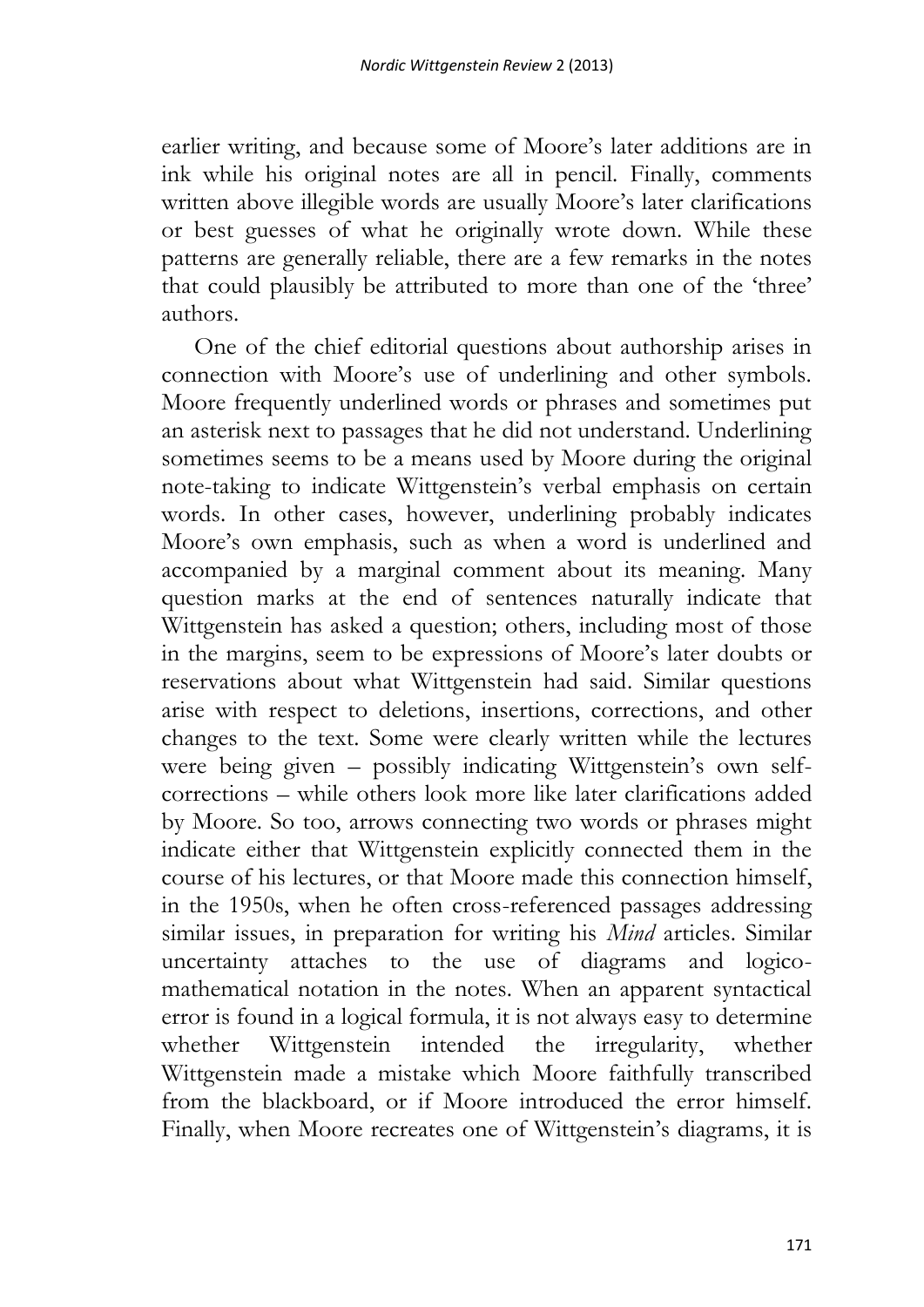not always simple to determine which marks are essential to the drawing, and which are accidental inkblots or pen strokes.

Fortunately, however, most of these intricate questions of authorship and intention apply only to small details, or to the two layers of Moore's own comments and markings. For the most part, it is clear what belongs to Wittgenstein and what belong to the note-taker, which is one of the reasons why these notes are so much more valuable than the already published editions of student notes. And the existence of Moore's remarks and responses have the added value of providing us with a record of the philosophical reactions of one of Wittgenstein's important contemporaries to the radical newness and unfamiliarity of Wittgenstein's later thought as it was developing, even if we cannot always know the precise date of every reaction.

While the notes are mostly very well preserved, a few pages have suffered significant wear. The handwriting on these pages is sometimes unclear and occasionally almost illegible. Fortunately, part of Moore's preparation for his *Mind* articles included writing an extensive summary of the notebooks on loose pages. In many cases, these verbatim transcriptions provide a detailed cases, these verbatim transcriptions provide a detailed reconstruction or transcription of some of the least legible passages in the source text, which can help in deciphering the original notes.

Previous editions of Wittgenstein's lectures have all been heavily edited, as were almost all of the  $20<sup>th</sup>$ -century publications from his *Nachlass*. Unlike those editions, we intend to stay as close as possible to what Moore wrote, while providing the reader with an edition that is easy to follow. Thus our first principle is that the edition should reproduce the manuscript as exactly as possible, only amending it if the benefits yielded by the editorial alteration outweigh the basic value of providing a faithful reproduction. A print edition that included all of the details of a complete 'diplomatic' transcription would provide a great deal of information about deletions, insertions, variants and abbreviations that would not only be of no interest to the vast majority of readers, but would also make the text unnecessarily difficult to read. For this reason, we envisage a published text that will be closer to a 'normalised' transcription, one that views semantically and philosophically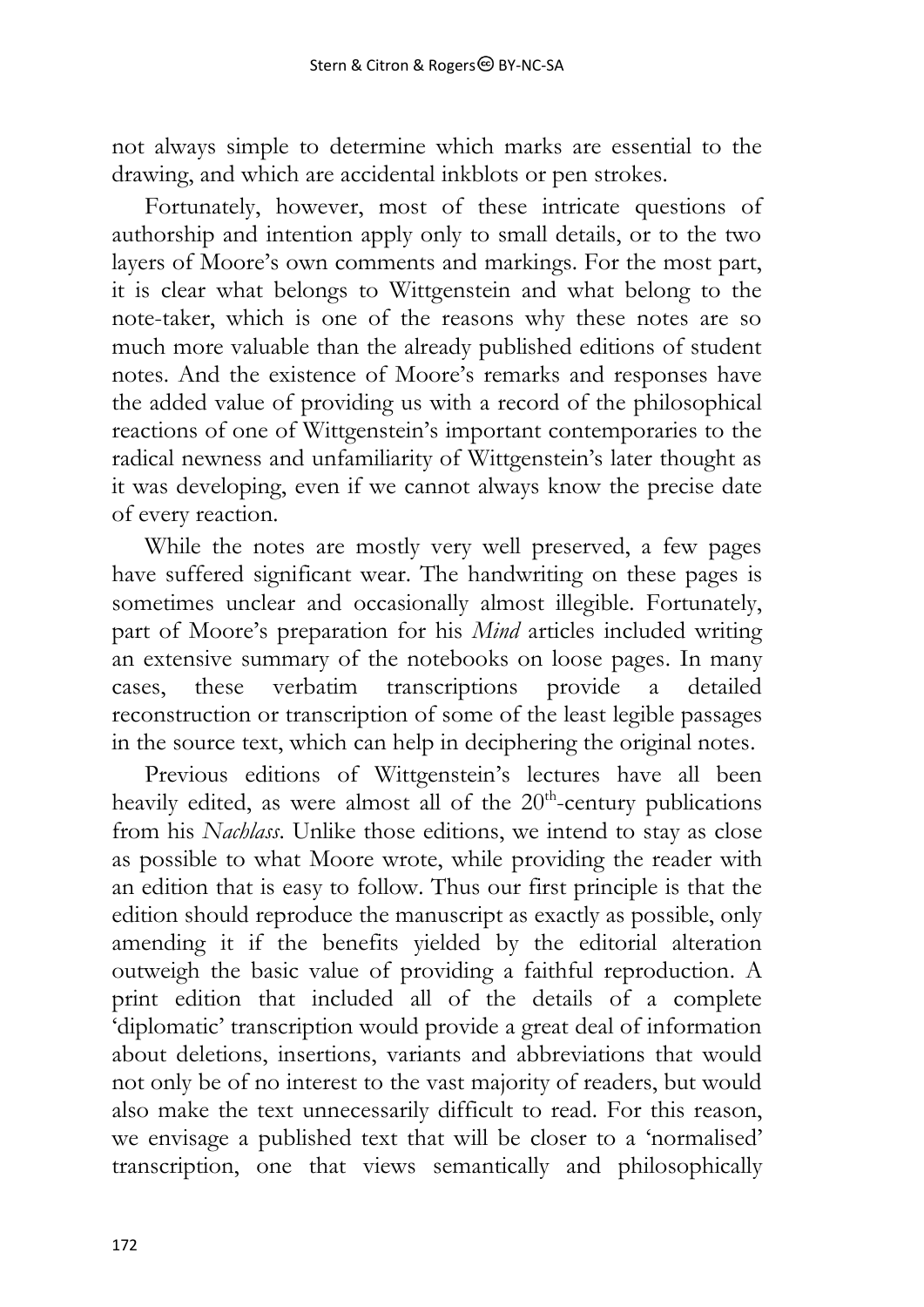insignificant deletions, insertions, and notes regarding variants as instructions to be used in producing a text that conforms to the author's intentions, rather than as content to be published. In the few cases in which details – such as deletions – have philosophical significance, we will record them in footnotes. However, because there will be some scholars who would be interested in all the minutiae of Moore's text, we are planning to publish facsimiles of the manuscript notebooks online, simultaneously with the publication of the normalised print edition.

Producing an accessible text also involves filling out unambiguous abbreviations, and fixing obvious errors in such areas as spelling and punctuation. However, we do not attempt to reorganise the notes or incorporate our own conjectures on how best to fill in the gaps. Doing so would no longer be editing Moore's text, but producing our own, and would be to negate what is these notes' chief value: their immediacy and accuracy as a record of Wittgenstein's teaching.

An edition of Moore's notes – edited by the authors of this paper – is forthcoming from Cambridge University Press (2015), entitled: *Wittgenstein: Lectures, Cambridge 1930-1933, From the Notes of G. E. Moore*.

#### *Appendix: Sample Page from Moore's Notes*

The following images of facing pages from a lecture in Lent Term 1931 illustrate some of the features of the notes we have described. The righthand page includes Moore's later clarifications of illegible words (on lines 8, 10, and 17), insertions of Moore's commentary on the lectures (between lines 7 and 8), and crosses and question marks used by Moore to prepare for his summary article. The symbols on lines 10 and 12 are in ink and thus were added later. The parenthetical remark on line 13 appears to have been inserted during the lecture transcription, while the comment inserted between lines 13 and 14 was likely added later, since it is written in handwriting similar to that used in Moore's notes from the 1950s. The lefthand page includes cross-references to other pages in the notes, editorial symbols, and additional commentary by Moore.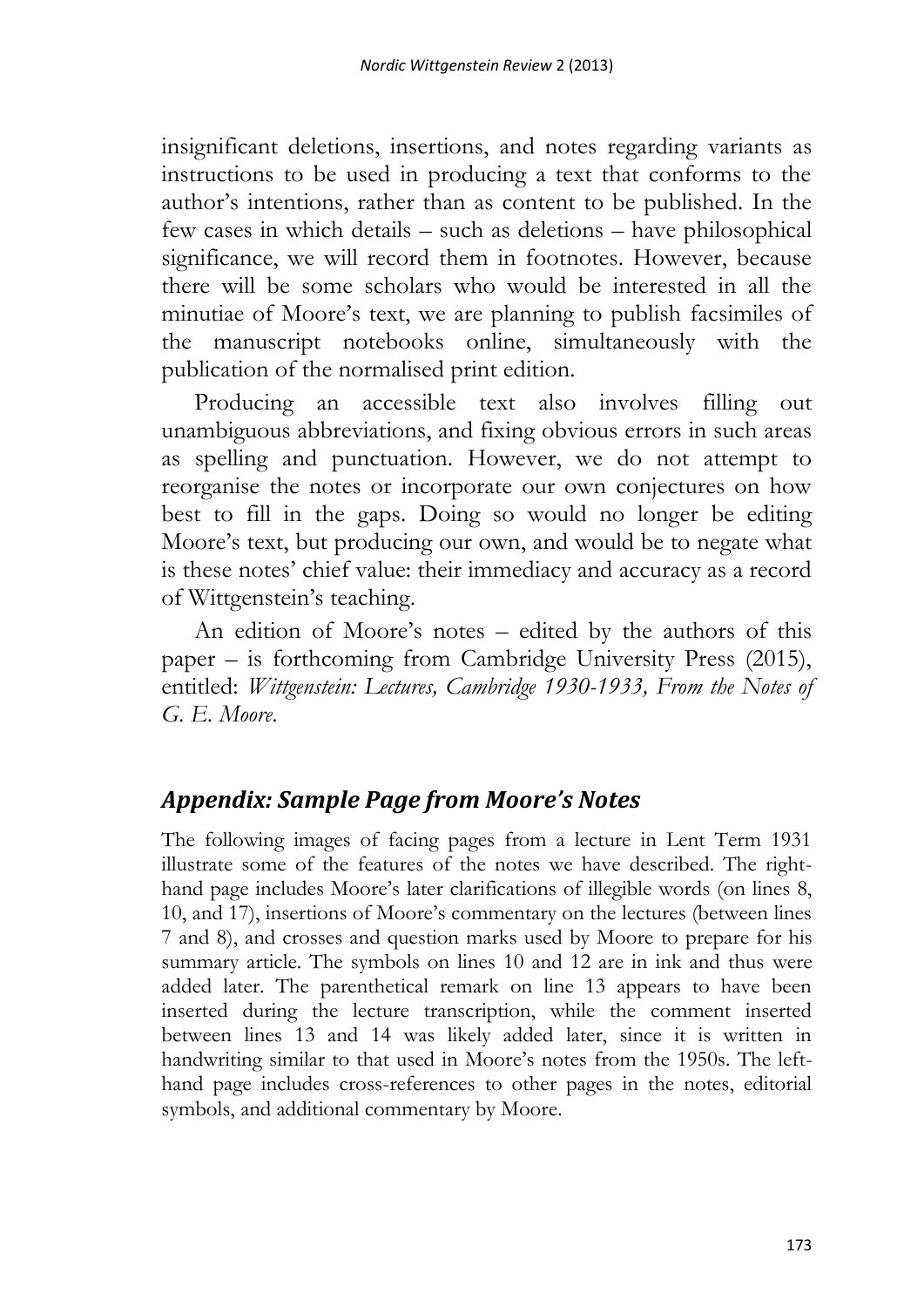$74$ Why couldn't it be one of the rules constituting messing of not  $\frac{1}{2}u$ 

The images are reproduced by kind permission of the Syndics of Cambridge University Library, and of Thomas Baldwin. They are from Moore's notebook of classmark MS.Add.8875 10/7/5, pp. 78v-79r.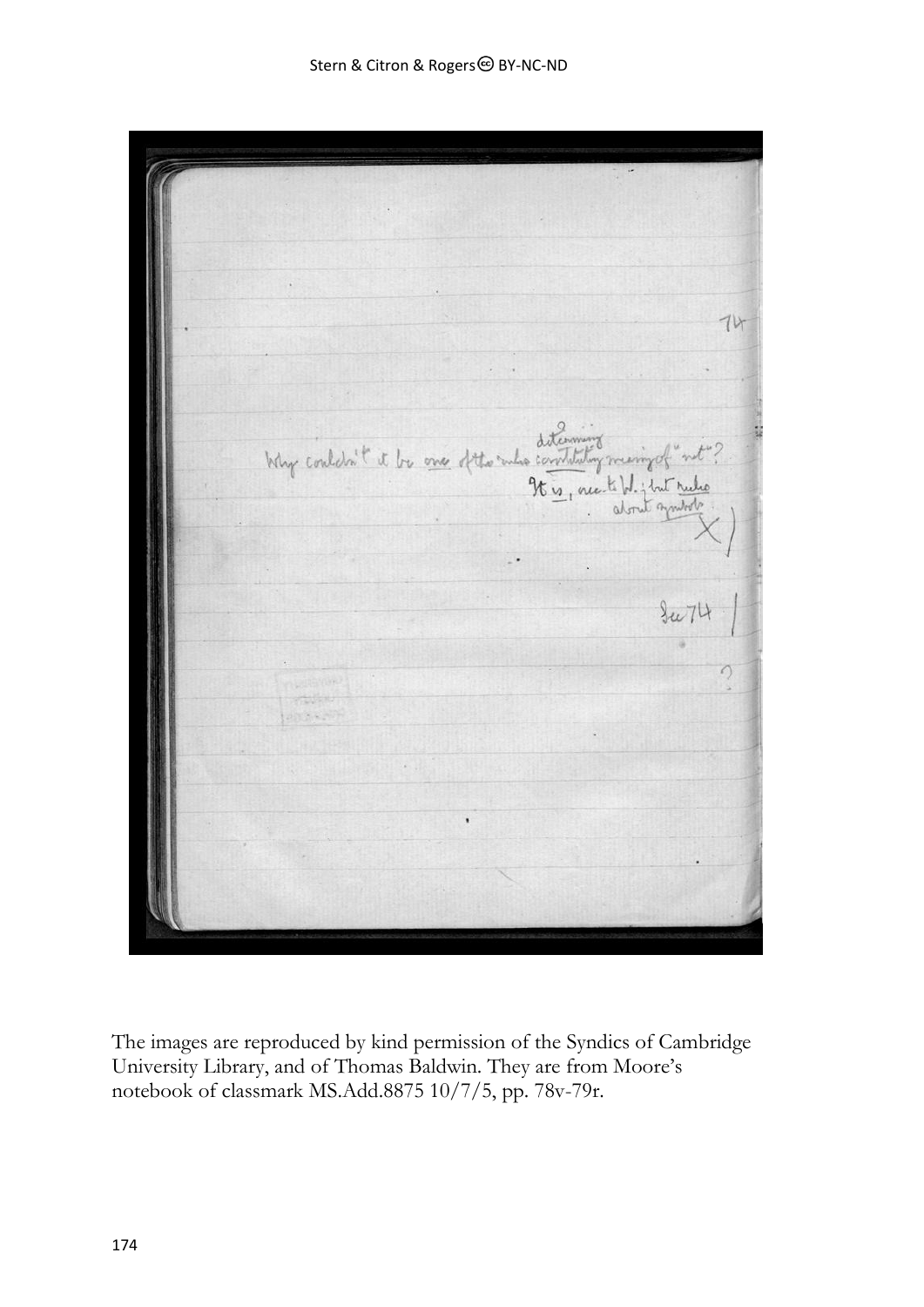*Nordic Wittgenstein Review* 2 (2013)

Lecture VI. Negation. Afflin ato, mot mutal, to any truth function.<br>If in state "Is not state the door"; can in ask a by the theman "int" to me. thenk of kulhongation applin" X It it's to mean on the 2nd fast content of the 20 in the first hart limit yet got it 2 the , without me . It is in the first fact that the same with the street of a typical . One imagines , at all, there wild it to the top a typical . One imagines , at all, there wished i " I can't That when I inhetend " get" I me it any find ljemitin transfer the cabic dato, though I can divide a partien  $Ln$ A cabin what can't he demanded though it can be defined as of Down't exported of anche don't a winde? You + No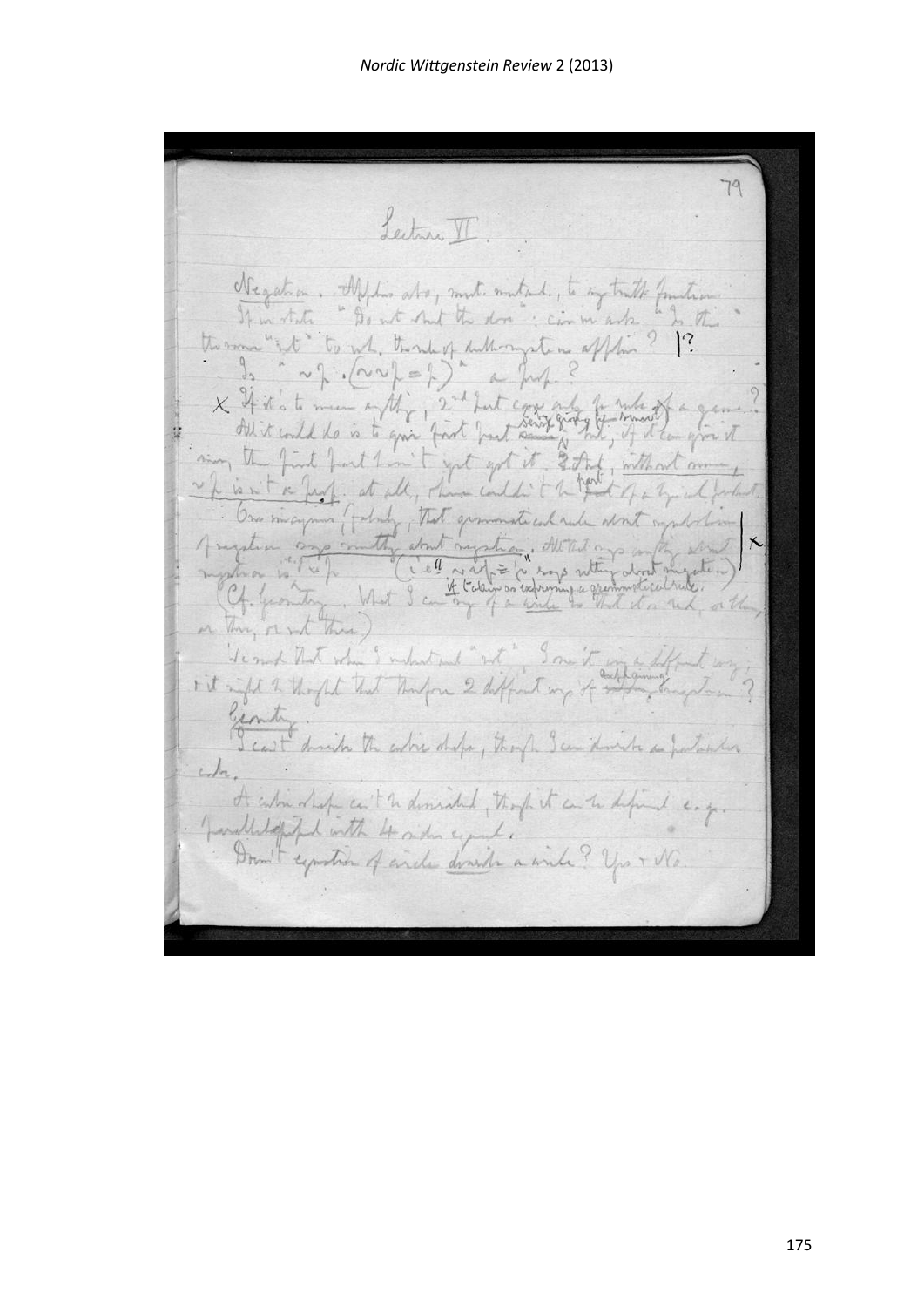#### *References*

- Ammereller, E. and E. Fischer, eds. 2004. *Wittgenstein at Work: Method in the*  Philosophical Investigations*.* London: Routledge.
- Baker, G. and P. Hacker, 1980. *An Analytical Commentary on Wittgenstein's Philosophical Investigations*. University of Chicago Press, Chicago. Revised second edition, Blackwell, 2005.
- Baker, G. and P. Hacker, 1980a. *Wittgenstein, Meaning and Understanding: Essays on the Philosophical Investigation*s. University of Chicago Press, Chicago. Revised second edition, Blackwell, 2005.
- Baker, G. and P. Hacker, 1985. *Wittgenstein: Rules, Grammar and Necessity*. University of Chicago Press, Chicago. Revised second edition, Wiley-Blackwell, 2009.
- Citron, G., forthcoming 2013. "Religious Language as Paradigmatic of Language in General: Wittgenstein's 1933 Lectures". In: N. Venturinha, ed. 2013, *The Textual Genesis of Wittgenstein's Philosophical Investigations*. London: Routledge.
- Conant, J., 2007. "Mild Mono-Wittgensteinianism." In: Crary 2007, pp. 29- 142.
- Crary, A. (ed.), 2007. *Wittgenstein and the Moral Life: Essays in Honor of Cora Diamond.* Cambridge, MA: MIT Press.
- Crary, A. and R. Read (eds.), 2000. *The New Wittgenstein.* London: Routledge.
- Diamond, C., 1991. *The Realistic Spirit: Wittgenstein, Philosophy and the Mind.*  Cambridge, MA: MIT Press.
- Diamond, C., 2004. "Criss-Cross Philosophy." In: Ammereller and Fischer 2004, pp. 201-220.
- Engelmann, M., 2011. "What Wittgenstein's Grammar is Not (On Garver, Baker and Hacker, and Hacker on Grammar)." *Wittgenstein-Studien*, volume 2, pp. 71-102.
- Engelmann, M., 2013. *Wittgenstein's Philosophical Development: Phenomenology, Grammar, Method and the Anthropological View*. Palgrave Macmillan.
- Flowers III, F., ed. 1999. *Portraits of Wittgenstein*, vol. 2. Bristol: Thoemmes Press.
- Freud, S., 1960. *Jokes and Their Relation to the Unconscious*, trans. James Strachey. London: Hogarth Press.
- Frazer, J. G., 1922. *The Golden Bough: A Study in Magic and Religion* (abridged edition). London: Macmillan.
- Glock, H., 1996. *A Wittgenstein Dictionary*. Oxford: Blackwell.
- Hacker, P., 1990. *Wittgenstein: Meaning and Mind. An Analytical Commentary on the Philosophical Investigations, vol. 3.* Oxford: Blackwell.
- Hacker, P., 1996. *Wittgenstein: Mind and Will. An Analytical Commentary on the Philosophical Investigations, vol. 4*. Oxford: Blackwell.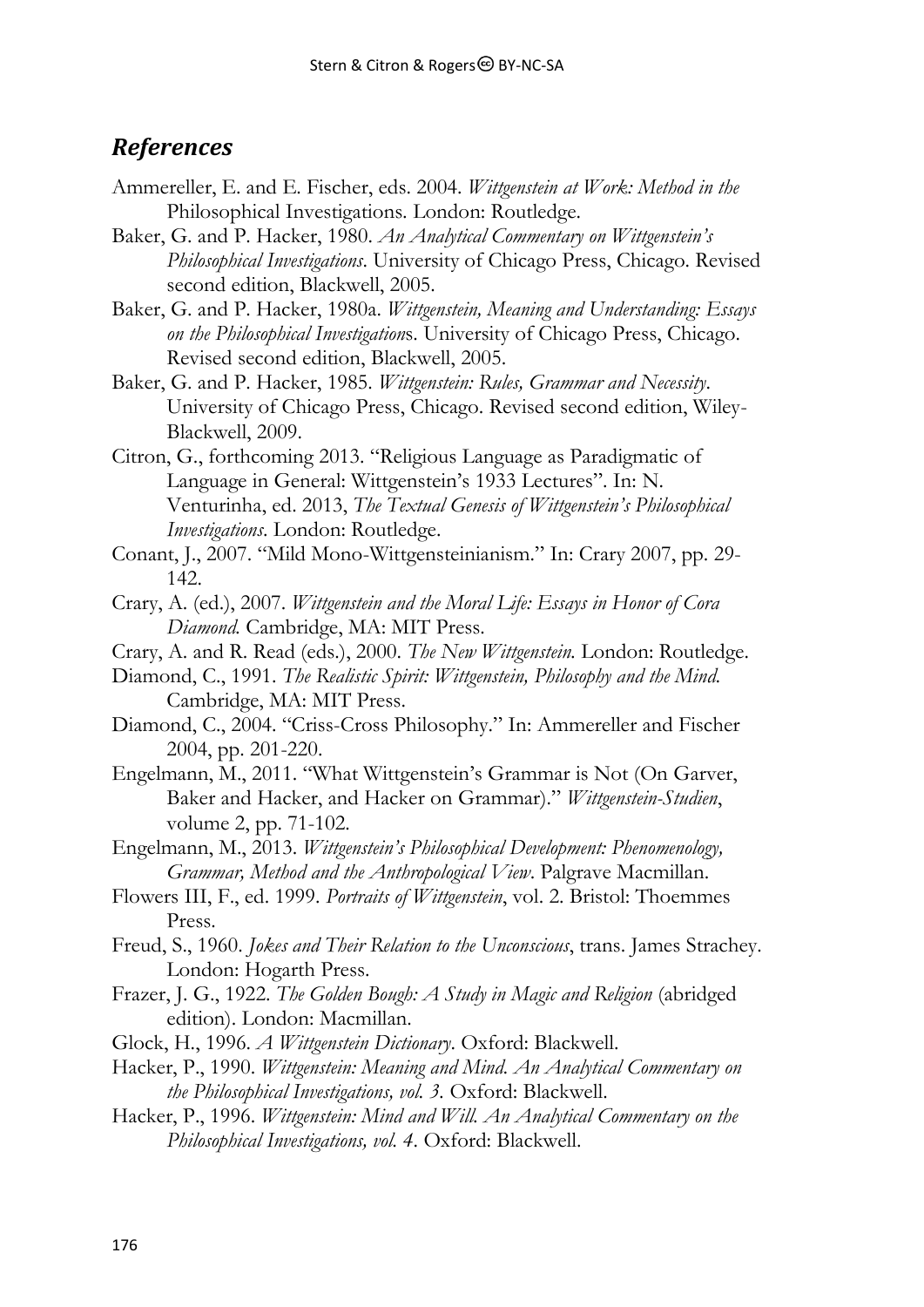- Hacker, P., 2000. "Was he Trying to Whistle it?" In: Crary and Read 2000, pp. 353-88.
- Hacker, P., 2012. "Wittgenstein on Grammar, Theses and Dogmatism." *Philosophical Investigations* 35, pp. 1-17.
- Lewy, C., 1976. *Meaning and Modality*. Cambridge: Cambridge University Press.
- Lütterfelds, W., ed. 2007. *Wittgenstein Jahrbuch 2003/2006.* Peter Lang.
- Malcolm, N., 1984. *Ludwig Wittgenstein: A Memoir. With a Biographical Sketch by G.H. von Wright*. London: Oxford University Press. [MAM]
- Moore, G. E., 1955. "Wittgenstein's Lectures in 1930-33." First published in three parts in *Mind* [MWL 1954a-b, MWL 1955a-b]; reprinted in Wittgenstein 1993, pp. 45-114. [MWL]
- Moore, G. E., 1962. *Commonplace Book: 1919-1953*, ed. Casimir Lewy. London: George Allen & Unwin.
- Moore, G. E., 2007. "Wittgenstein's Expressions 'Rule of Grammar' or 'Grammatical Rule'", ed. J. Rothhaupt and A. Seery. In: Lütterfelds 2007, pp. 201-207.
- Pichler, A., 2004. *Wittgensteins Philosophische Untersuchungen: Vom Buch zum Album* Studien zur Österreichischen Philosophie 36 (edited by Rudolf Haller). Amsterdam, New York: Rodopi.
- Pichler, A., and S. Säätelä (eds.) 2005. *Wittgenstein: The Philosopher and his Works.* Second edition, 2006. Frankfurt a. M: ontos verlag.
- Schulte, J., 2002. "Wittgenstein's Method." *Wittgenstein and the Future of Philosophy. A Reassessment after 50 Years*, eds. Rudolf Haller and Klaus Puhl, pp. 399-410*.* Hölder-Pichler-Tempsky.
- Schulte, J., 2011. "Waismann as Spokesman for Wittgenstein" Vienna Circle Institute Yearbook, Vol. 15 McGuinness, B.F. (Ed.) pp. 225-241.
- Stern, D. G., 1991. "The 'Middle Wittgenstein': from Logical Atomism to Practical Holism." *Synthese* 87, pp. 203-226.
- Stern, D. G., 2004. *Wittgenstein's* Philosophical Investigations*: An Introduction.* Cambridge: Cambridge University Press.
- Stern, D. G., 2005. "How Many Wittgensteins?" In: Pichler and Säätelä 2005, pp. 164-188; 2006, pp. 205-229.
- Stern, D. G., 2013. "Wittgenstein on Ethical Concepts: a Reading of *Philosophical Investigations* §77 and Moore's Lecture Notes, May 1933." Forthcoming in *Proceedings of the 35th International Ludwig Wittgenstein-Symposium,* edited by Martin G. Weiss & Hajo Greif. Frankfurt: Ontos Verlag.
- Stern, D. G., 2013a. "Wittgenstein's Lectures on Ethics, Cambridge 1933." Forthcoming in *Wittgenstein Studien.*
- Stern, D. G., forthcoming. "Wittgenstein in the 1930s". In: H. Sluga and D.G. Stern, eds. *The Cambridge Companion to Wittgenstein*, revised second edition. Cambridge: Cambridge University Press.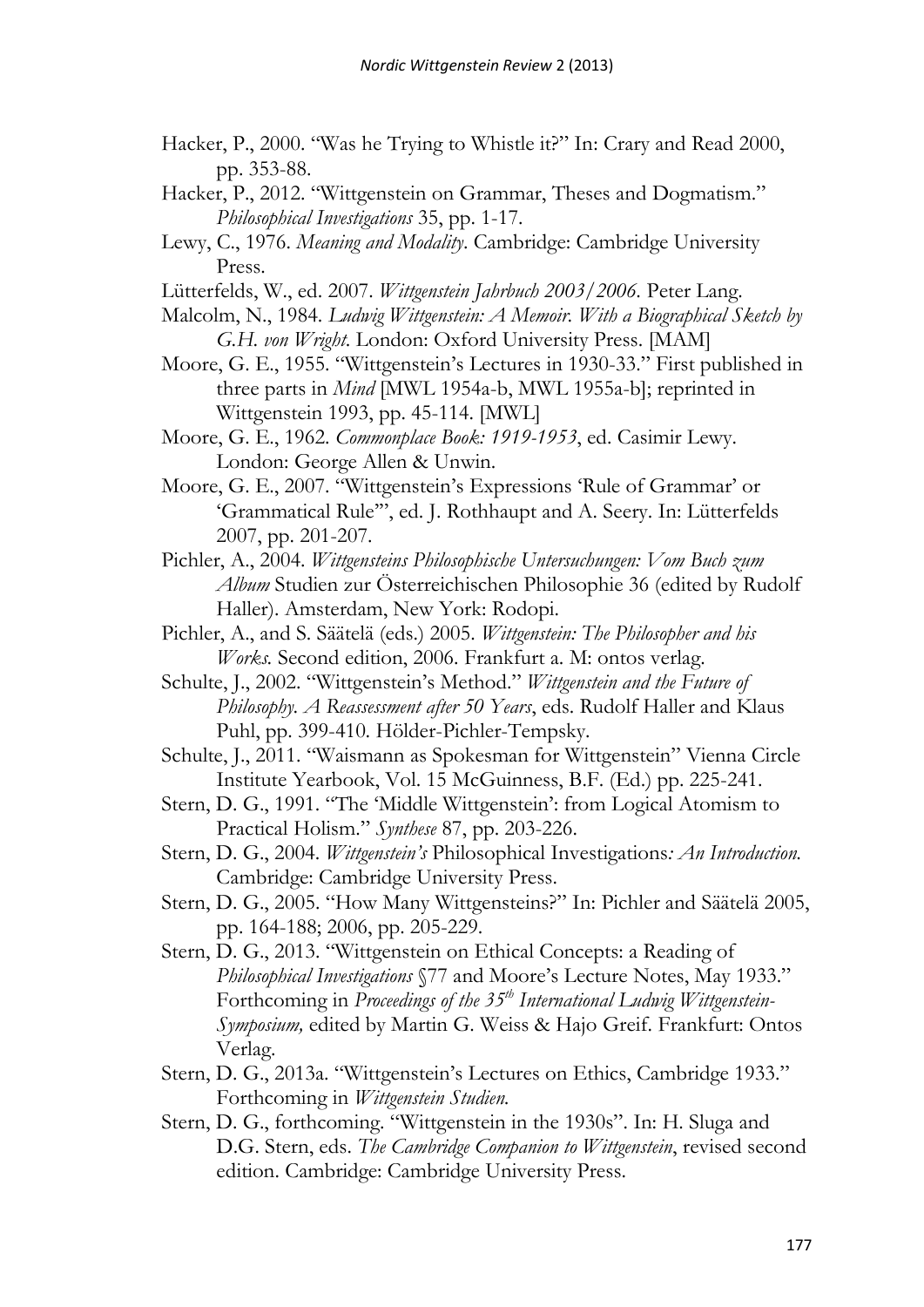- Wittgenstein, L., 1922 *Tractatus Logico-Philosophicus*, translation on facing pages by C. K. Ogden. Routledge and Kegan Paul, London. 2nd ed., 1933.
- Wittgenstein, L., 1953. *Philosophical Investigations*, ed. G.E.M. Anscombe and R. Rhees, translation on facing pages by G. E. M. Anscombe. Blackwell, Oxford. 2nd ed., 1958. Revised 4th ed., 2009.

Wittgenstein, L., 1958. *The Blue and Brown Books. Preliminary studies for the "Philosophical investigations*". References are to the *Blue Book* or *Brown Book*. Second edition, 1969. Blackwell, Oxford.

Wittgenstein, L., 1964. *Philosophical Remarks*, first published as *Philosophische Bemerkungen*, German text only, ed. R. Rhees, Blackwell, Oxford. 2nd ed., 1975, trans. R. Hargreaves and R. White, Blackwell, Oxford.

Wittgenstein, L., 1969. *Philosophical Grammar*, first published as *Philosophische Grammatik*, German text only, ed. R. Rhees, Oxford: Blackwell. English translation by A. Kenny, 1974, Blackwell, Oxford.

Wittgenstein, L., 1976. *Wittgenstein's Lectures on the Foundations of Mathematics, Cambridge 1939*, ed. C. Diamond. Ithaca: Cornell University Press. [LFM]

- Wittgenstein, L., 1979. *Wittgenstein's Lectures, Cambridge 1932-1935*, ed. A. Ambrose. Chicago: University of Chicago Press. [AWL]
- Wittgenstein, L., 1980. *Wittgenstein's Lectures, Cambridge 1930-1932*, ed. D. Lee. Chicago: University of Chicago Press. [LWL]
- Wittgenstein, L., 1988. *Wittgenstein's Lectures on Philosophical Psychology: 1946-47*, ed. P. T. Geach. New York: Harvester Wheatsheaf.
- Wittgenstein, L., 1993. *Philosophical Occasions*, ed. J. Klagge and A. Nordmann. Hackett, Indianapolis.
- Wittgenstein, L., 2005 *The Big Typescript*, ed. C.G. Luckhardt, translation on facing pages. Blackwell, Oxford.
- Wittgenstein, L., 2008 *Wittgenstein in Cambridge: Letters and Documents 1911- 1951.* Ed. B. McGuinness. Blackwell, Oxford. [WC]
- Wittgenstein, L., forthcoming. *Wittgenstein: Lectures, Cambridge 1930-1933, From the Notes of G. E Moore.* G. Citron, B. Rogers, and D. Stern, eds. Cambridge: Cambridge University Press.

Wittgenstein, L., and F. Waismann 2003. *The Voices of Wittgenstein: The Vienna Circle,* ed. G. Baker, trans. G. Baker et al. London: Routledge. [VW]